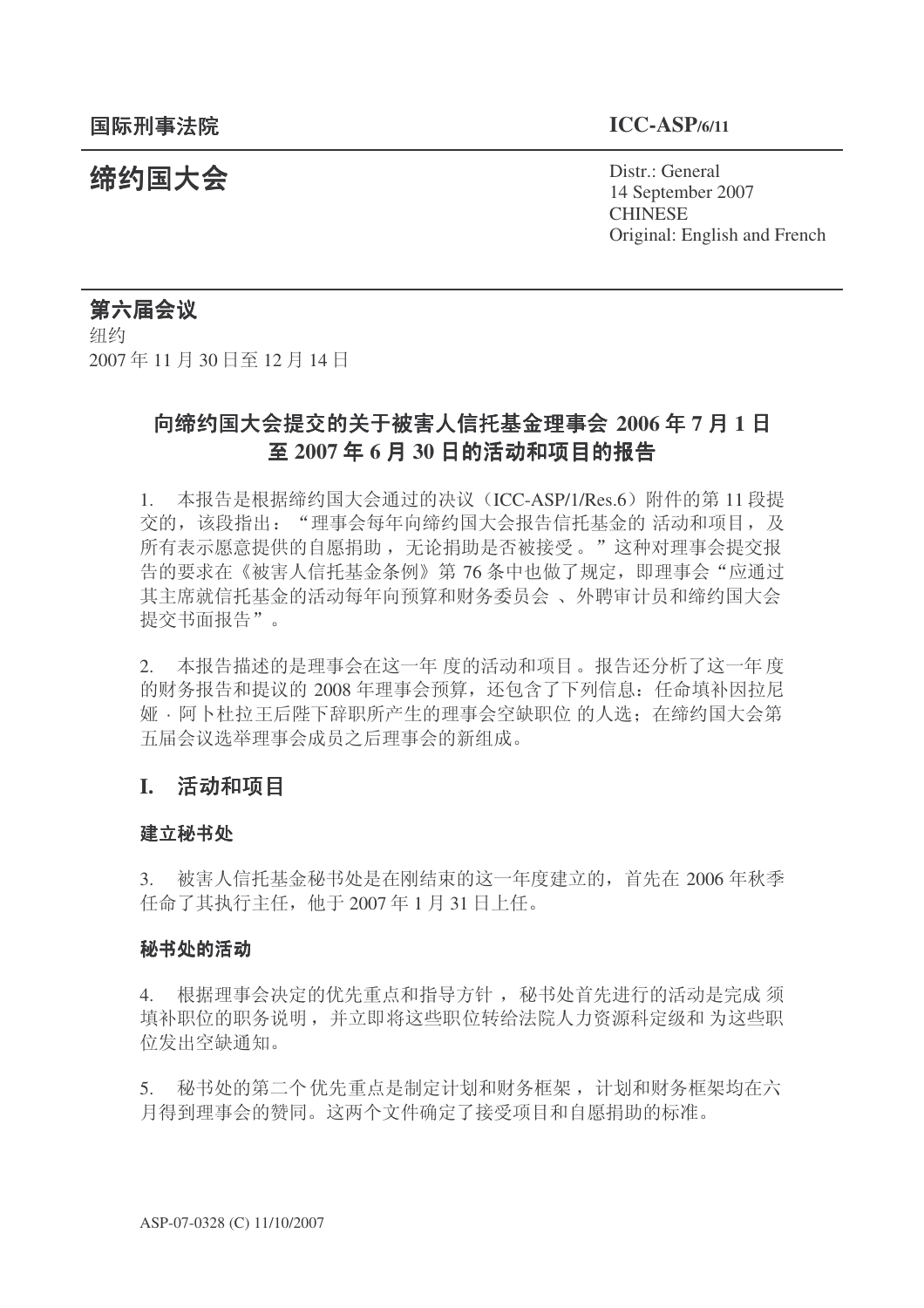6. 秘书处的第三个重点领域是明确地确定基金在刚果民主共和国和乌干达可 能采取行动的地区, 这也帮助促进了与当前正在这些地区工作或计划在这些地 区开展工作的当地和国际合作伙伴的联系。这一活动还使得基金对其伙伴能够 在刚果民主共和国和乌干达开发了 36 个潜在项目, 理事会于 2007 年 6 月对这 些项目讲行了初步审查, 之后这些项目最后定了下来并随着为秘书处继续招聘 人员而逐步地开始执行。

7. 第四个重点领域是加强基金及其伙伴之间的关系, 特别是与缔约国或尚未 批准 《罗马规约》 但已对 《规约》 或对基金活动 表示了 兴趣的那些国家 的关 系。为此目的,除与一些缔约国举行的双边讨论之外,在海牙和在纽约与国际 刑事法院之友举行了多边会 议。秘书处还在海牙、巴黎、伦敦和纽约, 以及在 乌干达和刚果民主共和国与一些非政府组织或非政府组织协会举行了磋商。还 初步接触了各种私人基金会和人道主义组织, 他们都表示了在今后 可能支持基 金活动的意愿。最后, 为了既促讲支持基金的这些关系的发展又使得基金 能更 好地代表被害人履行宣传的使命, 理事会制定了一项交流战略, 包括深层次地 重新配置基金的网站和定期 制作针对基金伙伴的宣传材料 。这一活动预期在 2007年年底完成。

### 理事会的筹资努力

8. 根据 ICC-ASP/4/Res.3 号决议第 4 段、ICC-ASP/1/Res.6 号决议附件第 8、 9、10 和 11 段及《被害人信托基金条例》, 理事会成员继续努力筹集对被害人 信托基金的自愿捐款。

# 秘书处所做的其它筹资努力

9. 在其活动的第一阶段, 在法院电脑化数据资源和法院管理员的帮助下, 秘 书处寻求确定和执行一种财务框架, 这种框架将使得秘书处能有效地监测基金 所收到的资金来源,并根据已确立的标准、特别是 2006 年确立的标准制定向缔 约国报告的机制。

10. 在有了这些机制之后, 基金开始根据它有管辖权地区 的被害人需要制定筹 咨战略。为此目的,在由各国、慈善基金会和组织以及个人捐款保障的多种供 资来源的基础上,理事会制定了一项今后三年的行动计划。

11. 在关于筹资方法的磋商中, 理事会感到有必要提议修正《基金条例》第 27 条, 以使得理事会和秘书处能够为了解决某些被害人群体的具体和紧急需要筹 集资金。所提议的修正见本文件附件 B。

12. 目前, 筹资活动刚刚开始, 正在与缔约国、基金会和其他实体的代表举行 更多的会议,并进行外延活动(因特网和多边或双边会议)。

13. 自愿捐助的名单见本报告附件 A。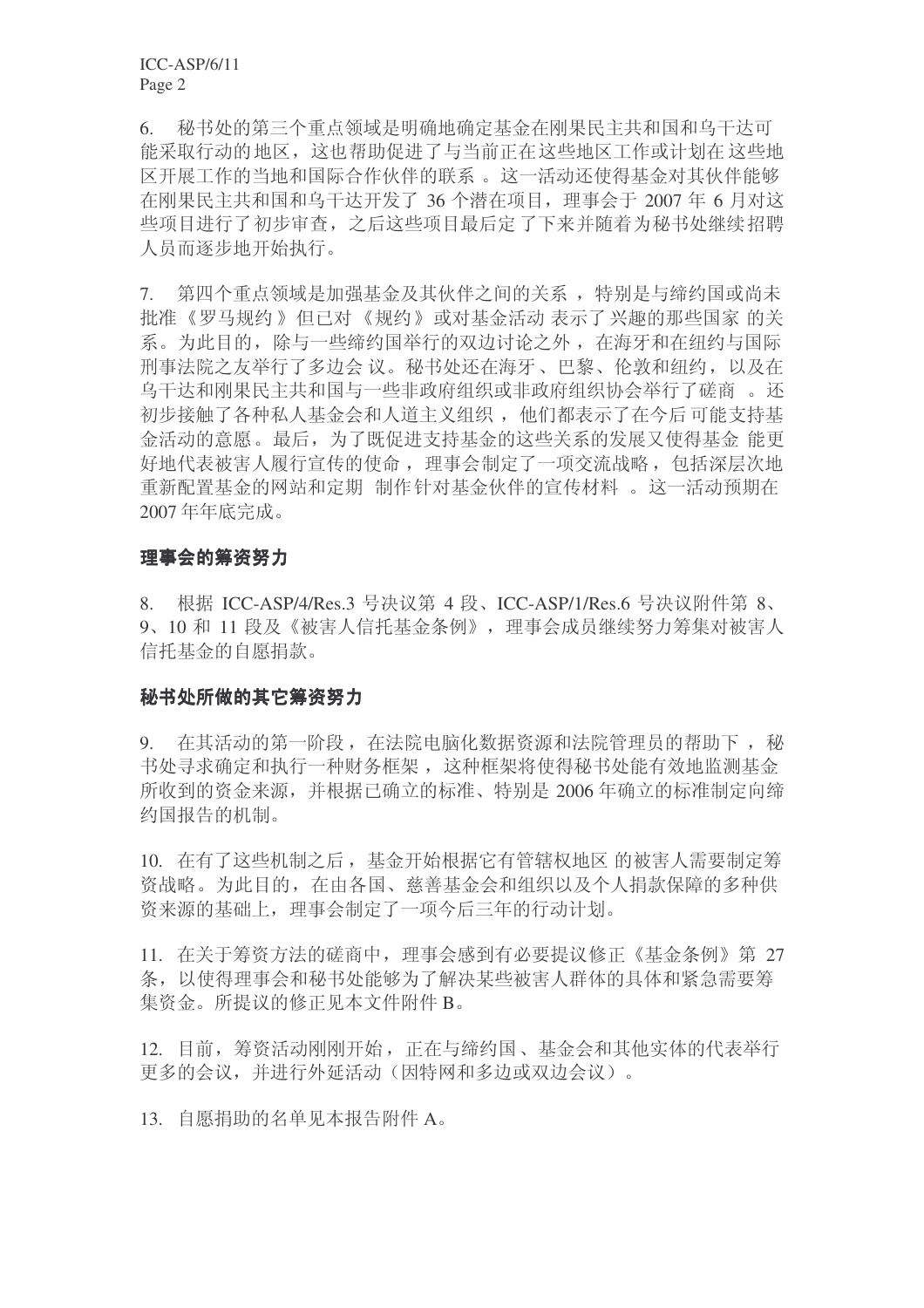### 理事会成员的第三届年会

14. 理事会成员的第三届年会于 2006 年 11 月 5 日和 6 日在海牙 (荷兰) 举 行。理事会全体成员出席了会议: 前部长西蒙 · 维尔女十——理事会主席、塔 德乌什 · 马佐维耶茨基先生、阿瑟 N.R. 罗宾逊先生和德斯蒙德 · 图图大主 教。

15. 在会议的第一天, 一位专家向理事会成员介绍了在达尔富尔、刚果民主共 和国和乌干达的难民的需要和当前所做的人道主义援助努力。理事会成员一致 赞同自愿捐助的重要性, 因为理事会认为有必要为法院管辖权内犯罪的被害人 提供身体或心理恢复或物质援助。理事会成员还同意将重点放在那些解决最脆 弱和边际化被害人的需要及明显反映基金代表被害人采取行动的项目上。

16. 在两天的会议期间, 理事会成员还讨论了财务和预算问题, 以及与筹资和 自愿捐助有关的事项。在建立基金秘书处的问题上以及 2007 年的活动和项目方 面, 理事会成员决定请求秘书处起草一份关于在基金有权采取行动的所有 情势 中被害人信托基金的目标和活动的宣言草案,并准备一份理事会成员应该接受 或拒绝捐款的标准清单。

#### 书记官处提供的帮助

17. 根据 ICC-ASP/1/Res.6 号决议附件第 5 段、法院第一个财政期间的预算 (ICC-ASP/1/3) 第 91 段、2004 年方案预算 (ICC-ASP/2/10) 的第 284、290 和 292 段以及 2005 年方案预算 (ICC-ASP/3/25) 的第 451 段, 书记官处向被害人 信托基金继续提供了行政帮助。

18. 特别是在组织理事会第三届年会以及在向正式建立基金秘书处。 的过渡期 间, 主要由被害人参与和赔偿科提供了协助, 预算和财务科、人力资源科及信 息和通信技术科也提供了协助。

19. 特别是在正式建立秘书处之前的过渡时期以及在 2007 年 1 月任命其执行主 任时, 书记官处向理事会提供了宝贵的支持 。现在既然秘书处已在运作, 重要 的是这一新的机构能够展示缔约国所期待的 基金独立性。为此目的, 我们建议 修改《基金条例》第19条,以表明书记官处的咨询作用是应急的,而不是一种 义务。这一提议的修正见本文件附件 B。

# **II.** 财务报告

### 自愿捐款的状况

20. ICC-ASP/1/Res.6 号决议附件第 11 段要求每年向缔约国大会报告"所有表 示愿意提供的自愿捐助,无论捐助是否被接受",根据这一要求,本报告附件 A 提供了一份自愿捐助清单。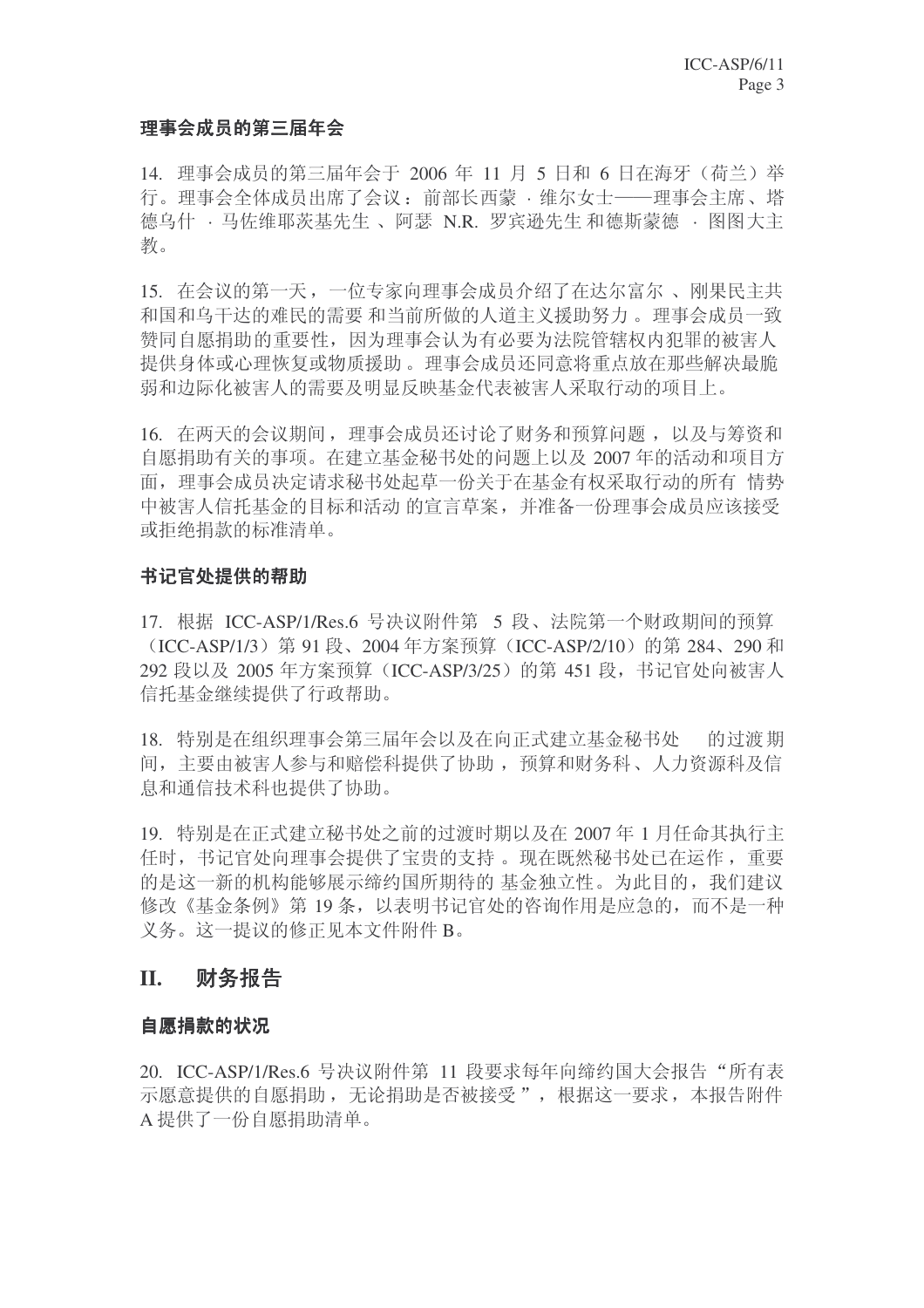ICC-ASP/6/11 Page 4

21. 这份清单包括从各个国家、各国和国际机构以及从法院的法官、工作人员 和个人得到的捐款。

 $22.$  在 2006年7月1日至 2007年6月 30 日期间, 被害人信托基金的两个银行 帐户——一个在美国,另一个在荷兰——一直是开放的。截至 2007 年 6 月 30 日, 这两个帐户上的余额分别是 18,631.59 美元<sup>1</sup>和 298,261.92 欧元 (加上一笔 尚未到期的 2,300,000 欧元的定期存款)。截至 2007 年 6 月 30 日的总余额为 2,612,049.31 欧元。

23. 理事会成员对本年度报告涵盖期间所做的捐款表示感谢, 并敦促缔约国继 续为信托基金捐款。在当前支持乌干达和刚果民主共和国以及不久 将支持中非 共和国被害人的起步阶段, 尤其需要这些捐助。

### 外部审计

24. 依照 2005 年 7 月 6 日的 ICC-ASP/3/Res.7 号决议, 理事会主席选定联合王 国国家审计署对截止于 2005年12月31日的那一年度讲行外部审计。这一决定 在理事会第二届年会上得到其他成员的批准。因此, 2005 年 12 月 26 日, 理事 会主席致函国家审计署告知理事会决定委托该署对 2005 和 2006 两年度进行外 部审计。

 $25. 2006$ 年7月25日, 国家审计署向被害人信托基金理事会提交了审计员的报 告, 包括截止于 2005 年 12 月 31 日那一期间的财务报表, 载于题为"2005 年 1 月 1 日至 12 月 31 日期间被害人信托基金财务报表"的 ICC-ASP/5/3 号文件。

26. 如该报告第 2 段所说明的, 审计审查未显示对财务报表作为一个整体的准 确性、完整性和有效性重要的弱点或错误, 因此国家审计署发表了"对截止于 2005年12月31日那一年度的基金财务报表无保留的意见"。

27. 在其主要的建议中, 国家审计署在该报告的第 5 段指出, 基金对"捐助收 入已有适当水平的内部控制, 这样的收入已适当地入帐而且捐助者都有明确的 实名记录"。

28. 该报告只在第10 段载有国家审计署的一个建议:

### Āᓎ䆂 **1**˖

我们建议, 应定期审议基金的现金投资并积极管理投资风险。"

29. 在这一方面, 应提及的是, 作为向理事会提供的协助的一部分, 书记官处 通过预算和财务科定期审议基金收到的捐款投资并适当地提出建议,特别是关 于将资金放入能产生高利率的账户中的建议。

 $^{-1}$  以 2007年7月1日1欧元=1.133135 美元的汇率计算, 折合 13,787.39 欧元。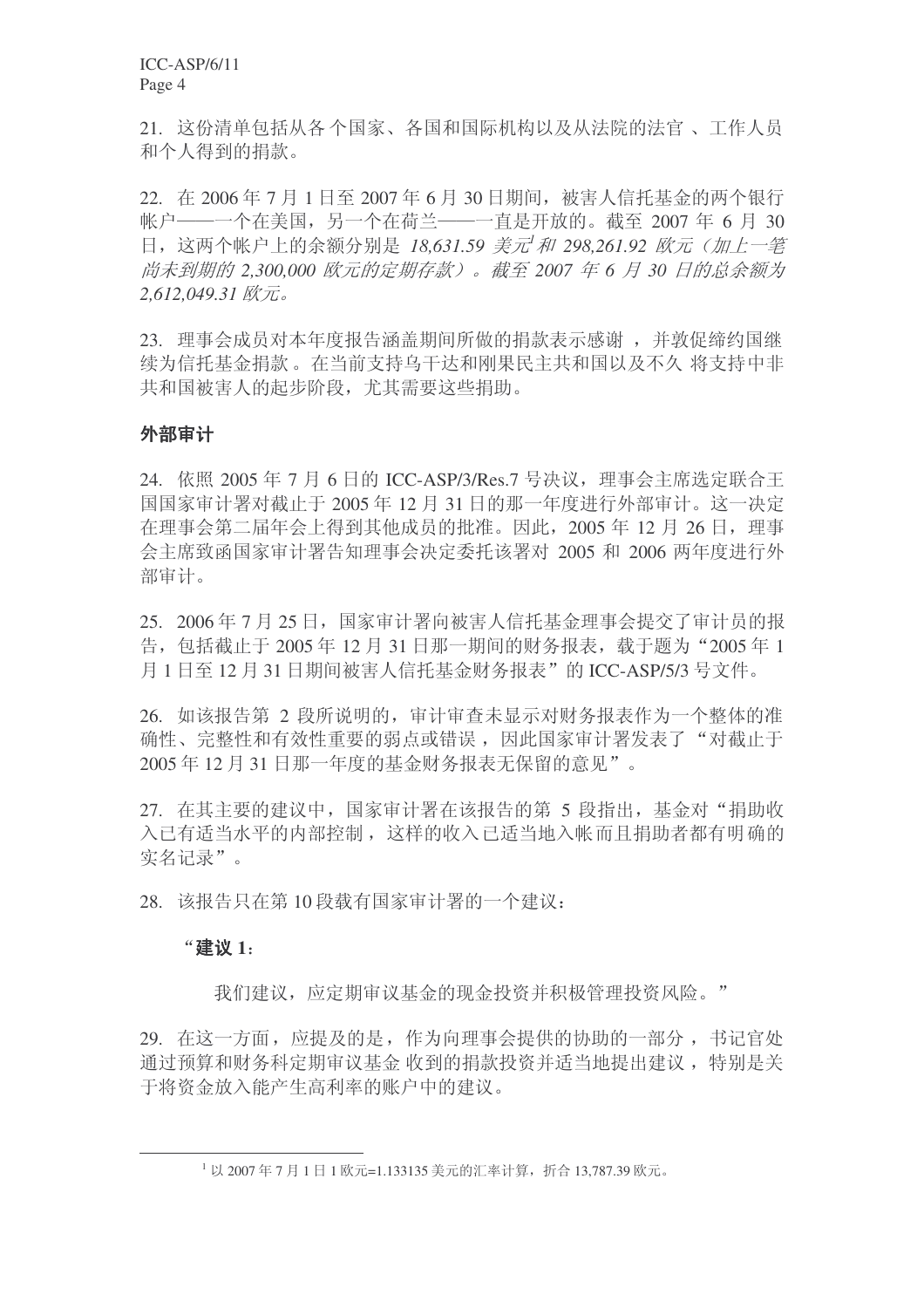30. 在 2006年11月5日和6日举行的其第三届年会上,被害人信托基金理事 会指定国家审计署对 2007 至 2011 年的年度讲行外部审计。

# **III. 提议的 2008 年预算**

31. 根据 ICC-ASP/4/Res.3 号决议第 3 段, 理事会为被害人信托基金秘书处提出 了一项 2008 年的预算建议, 秘书处是根据 ICC-ASP/3/Res.7 号决议建立的。根 据 ICC-ASP/1/Res.6 号决议附件第 6 段, 提议的预算每年提交缔约国大会供批 准。

32. 基金将在 2008 年全面运作, 特别是在有援助被害人的项目正在或将要进行 的那些国家。这就是为什么 2008 年的预算建议增加了人员和旅行的费用, 这两 项通过有效地活动在被害人中 间对有效和持续地执行项目是必要的。这些增加 的款项虽然有限, 但将能够为我们在实地的伙伴提供技术支持, 确保活动的更 好协调并为项目的执行提供严格的财务和实际监督。

33. 关于工作人员, 与最初为秘书处设想的结构相比, 所提议的主要变化反映 了理事会和许多被害人群体寻求 将重点放在实地的意愿。我们建议最初为一个 P-2 助理法律干事职位要求的资金, 现在应该重新分配给目前设在乌干达坎帕拉 的 P-3 项目干事职位, 在那里他可以负责整个地区的工作。将单独寻求所述 P-2 职位的资金,可能的话,将寻求做出从某一缔约国的政府借用人员的安排。

34. 这些职位的任职人员将 得到在海牙和在实地从事基金成立的后勤和行政方 面工作的临时协助人员的支持, 特别是在评价和后续制度方面, 这与缔约国提 出的提交报告的要求和秘书处的业务需要相一致。

# IV. 被害人信托基金理事会前成员拉尼娅·阿卜杜拉王后陛下离开 后的空缺职位和 2006-2009 年理事会成员的选举

35. 根据 ICC-ASP/1/Res.6 号决议附件第 2 段, 理事会成员经选举产生, 任期三 年, 可以连选连任一次。在2006年5月16日举行的第15次会议上, 缔约国大 会主席团根据规定基金理事会成员提名和选举程序的 ICC-ASP/1/Res.7 号决议, 决定理事会成员第二次选举的候选人提名期将从 2006年6月5日开始, 于8月 27 日结束。

36. 2006年8月, 拉尼娅 · 阿卜杜拉王后陛下提出辞夫代表亚洲国家集团担任 的理事会成员的职务。

37. 由于上述提名期结束时未达到为竞选理事会成员所规定的候选人提名条 件, 大会主席团根据 ICC-ASP/1/Res.7 号文件第 4 段将提名期延长至 2006 年 11 月19日。直到这一天, 亚洲国家集团一直没有提出候选人。

38. 在 2006年 11 月 30 日举行的第五届会议第六次会议上, 大会选出了以下四 名被害人信托基金理事会成员: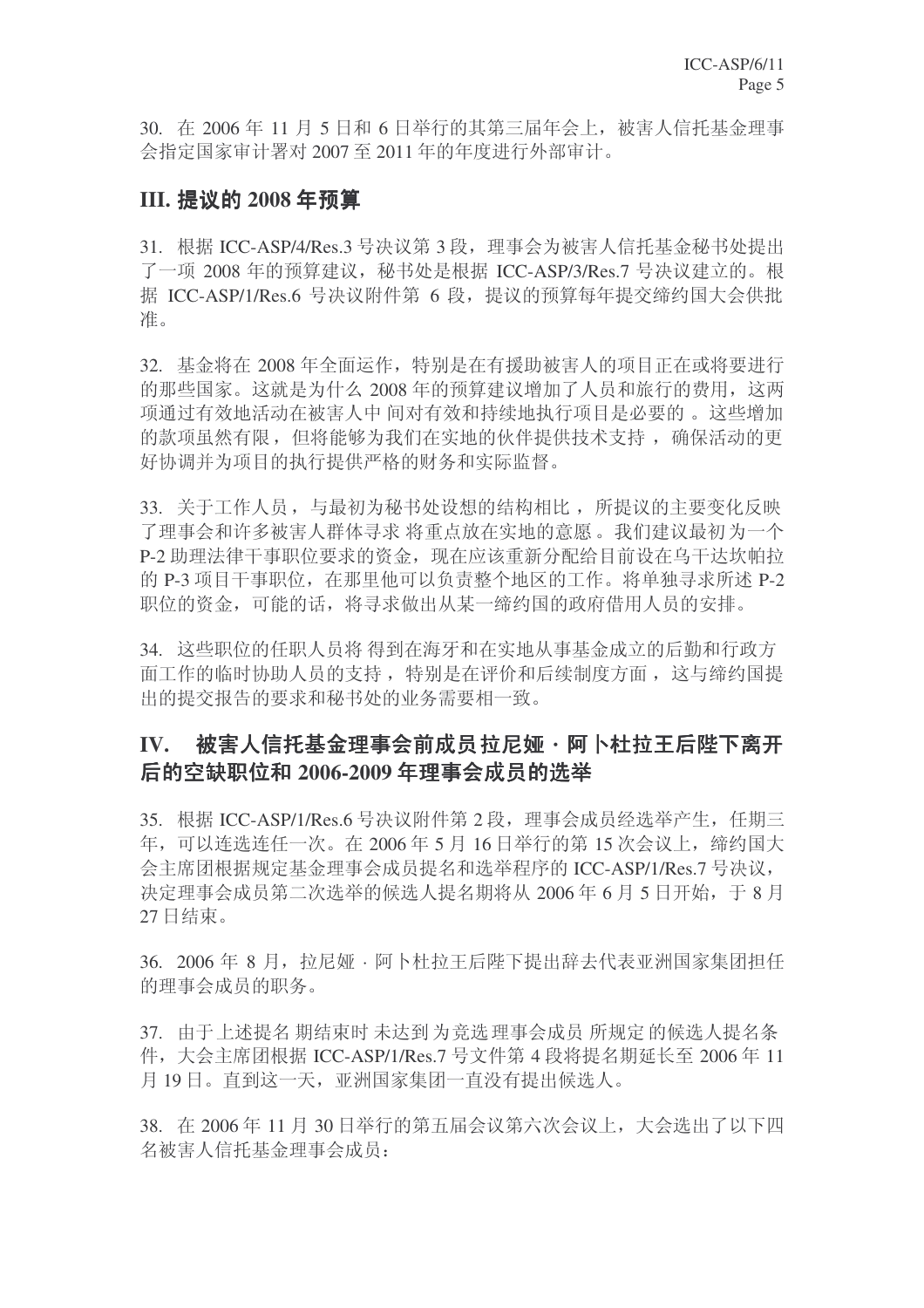德斯蒙德 · 图图大主教 (南非) 塔德乌什 · 马佐维耶茨基先生(波兰) 阿瑟 N.R. 罗宾逊先生(特立尼达和多巴哥) 西蒙· 维尔女士(法国)。

39. 缔约国大会在第六次会议上还决定将亚洲国家集团代表 的选举推迟到第五 届会议的复会,而且主席团决定提名期将于 2007 年 1 月 1 日开始,于 1 月 28 日结束。

40. 最后, 缔约国大会在 2007年 2月 1 日举行的第九次会议上选举巴尔加 · 阿 尔腾格勒尔先生(蒙古)为基金理事会的第五名成员。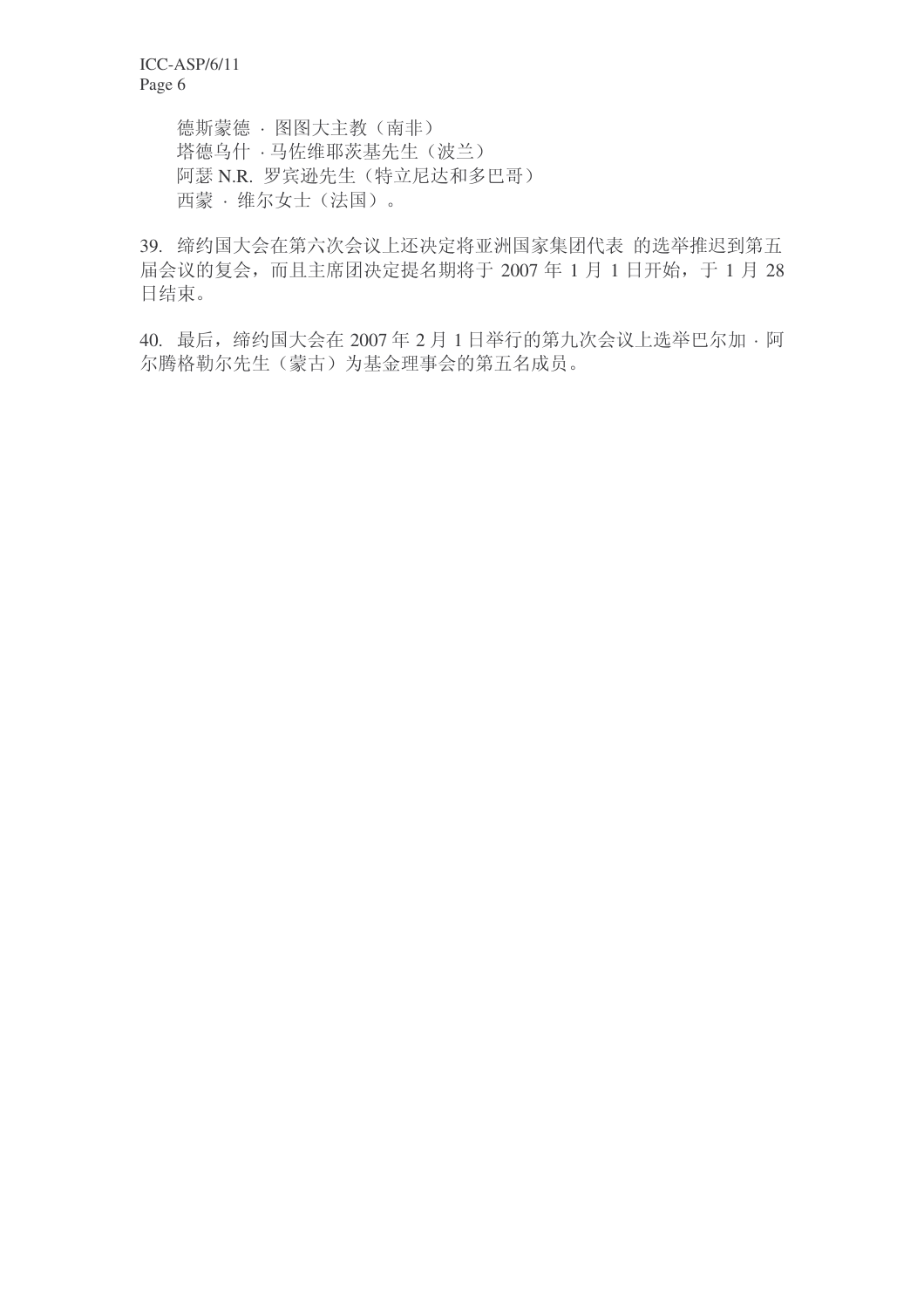# 附件A

# 自愿捐助清单

### I. 摩根大通银行帐户

ICC Victims Trust Fund JP Morgan Chase Bank New York (USA) Account No: 400932776 ABA Routing No: 0002 Swift Code: CHASUS33 Fed Wire Number: 021000021

### 2006年7月1日至2007年6月30日期间在摩根大通银行的帐户细目:

| 银行帐户细目      | 合计(美元)    |
|-------------|-----------|
| 2006年7月1日余额 | 18,631.59 |
| 小计(美元)      | 18,631.59 |
| 银行手续费       | 0.00      |
| 利息(到期的定期存款) | 0.00      |
| 尚未到期的定期存款   | 0.00      |
| 合计(美元)      | 18,631.59 |

由于"寻求全球解决方案的公民" (Citizens for Global Solutions) 组织的 募捐活动暂停, 2006年7月1日至 2007年6月 30日期间没有新的捐款存入摩 根大通银行的帐户。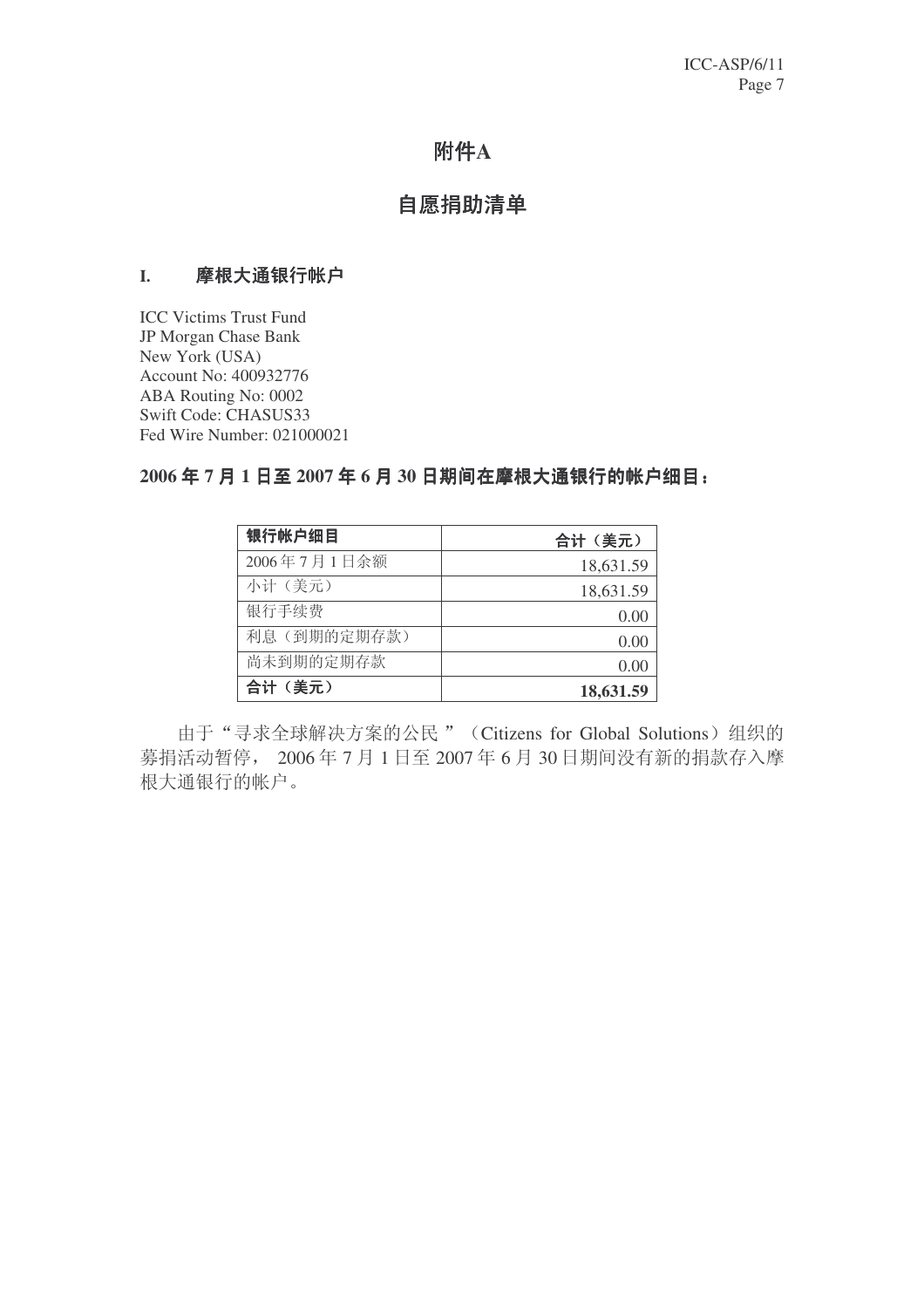ICC-ASP/6/11 Page 8

# II. 富通银行帐户

ICC Victims Trust Fund Fortis Bank The Hague (Netherlands) Account No: 240005201 IBAN: NL39FTSB0240005201 Swift Code: FTSBNL2R

# 按月列出的个人和机构捐款 | 合计(欧元) 2006年7月 6,253.20  $2006 \ncong 8 \ncong$  9,094.80 2006年9月 187.50 2006年10月 845.00 2006年11月 4,464.94  $2006 \ncong 12 \ncong$  -2.623.20  $2007 \ncong 1 \n \nexists$  780.00  $2007$  年 2 月 674.00  $2007 \nleftrightarrow 3 \nparallel$  2,475.08  $2007 \ncong 4 \ncong$  200.00 2007年5月 1,190.00 2007年6月 590.00 个人和机构捐款小计 (24,131.32)

| 按月列出的各国捐款 | 合计 (欧元)      |  |
|-----------|--------------|--|
| 2006年7月   | 0.0          |  |
| 2006年8月   | 299,932.00   |  |
| 2006年9月   | 0.0          |  |
| 2006年10月  | 223,475.00   |  |
| 2006年11月  | 10,000.00    |  |
| 2006年12月  | 422,509.20   |  |
| 2007年1月   | 75,000.00    |  |
| 2007年2月   | 50,000.00    |  |
| 2007年3月   | 14,038.99    |  |
| 2007年4月   | 0.0          |  |
| 2007年5月   | 0.0          |  |
| 2007年6月   | 6,000.25     |  |
| 各国捐款小计    | 1,100,955.44 |  |

# 2006年7月1日至2007年6月30日以欧元存入富通银行的捐款: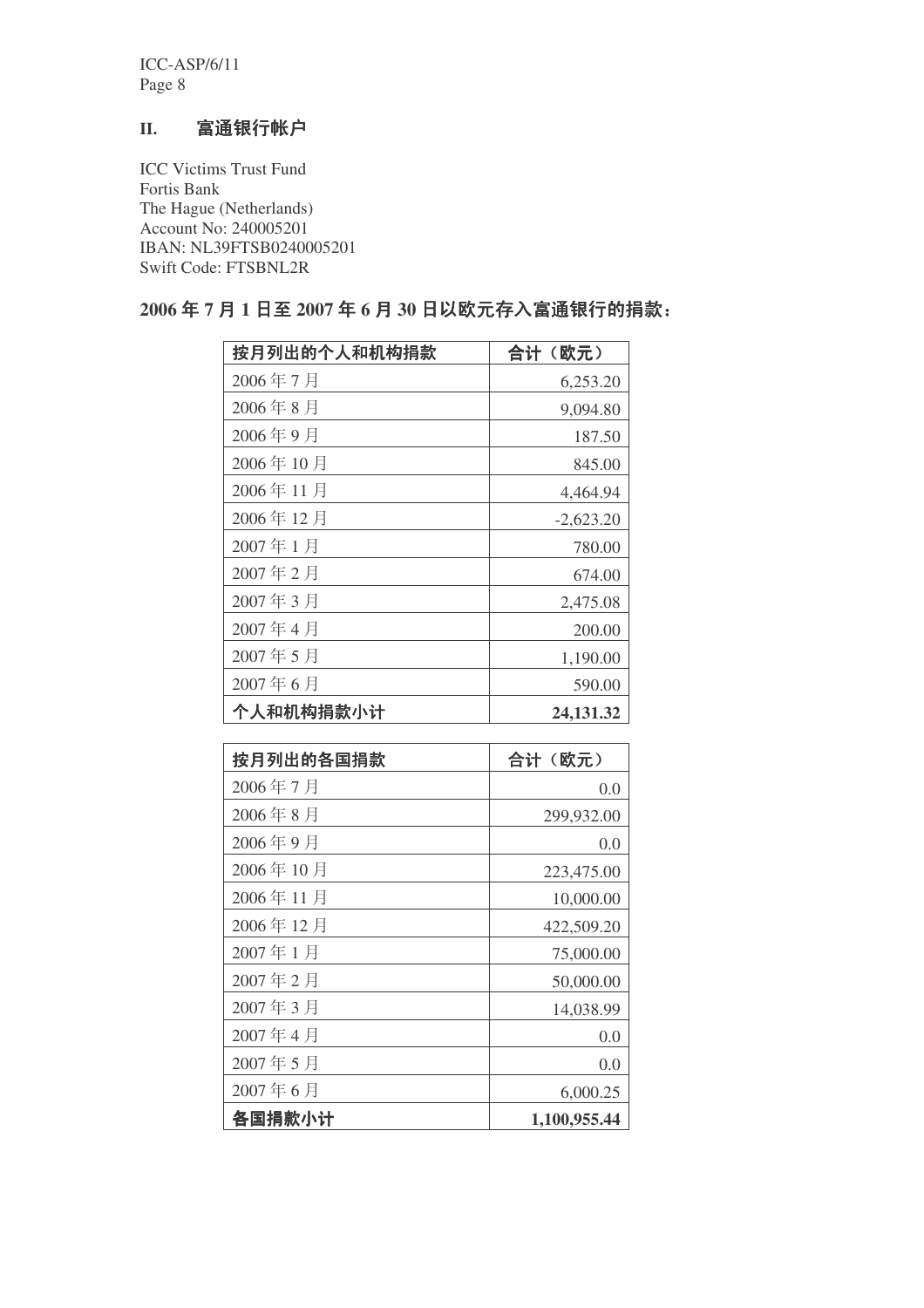| 银行账户细目    | 合计(欧元)          |  |  |
|-----------|-----------------|--|--|
| 期初余额      | 1,434,744.56    |  |  |
| 个人和机构捐款小计 | 24,131.32       |  |  |
| 各国捐款小计    | 1,100,955.44    |  |  |
| 利息        | 38,472.53       |  |  |
| 扣除银行手续费   | $-41.93$        |  |  |
| 小计 (欧元)   | 2,598,261.92    |  |  |
|           |                 |  |  |
| 扣除定期存款    | $-2,337,916.67$ |  |  |
| 尚未到期的定期存款 | 2,337,916.67    |  |  |
| 合计        | 2,598,261.92    |  |  |

# **2006**ᑈ**7**᳜**1**᮹㟇**2007**ᑈ**6**᳜**30**᮹ᨽḍ䗮䫊㸠ⱘᏤ᠋㒚Ⳃ˖

| 富通银行                                                                     |
|--------------------------------------------------------------------------|
| 2,037,916.67 欧元                                                          |
| 2007年6月18日                                                               |
| 2008年6月17日                                                               |
| 12个月                                                                     |
| $4.47\%$                                                                 |
| 92.360.08 欧元                                                             |
| 富通银行                                                                     |
| 300,000.00 欧元<br>2007年6月18日<br>2007年9月18日<br>3个月<br>4.11%<br>3.151.00 欧元 |
|                                                                          |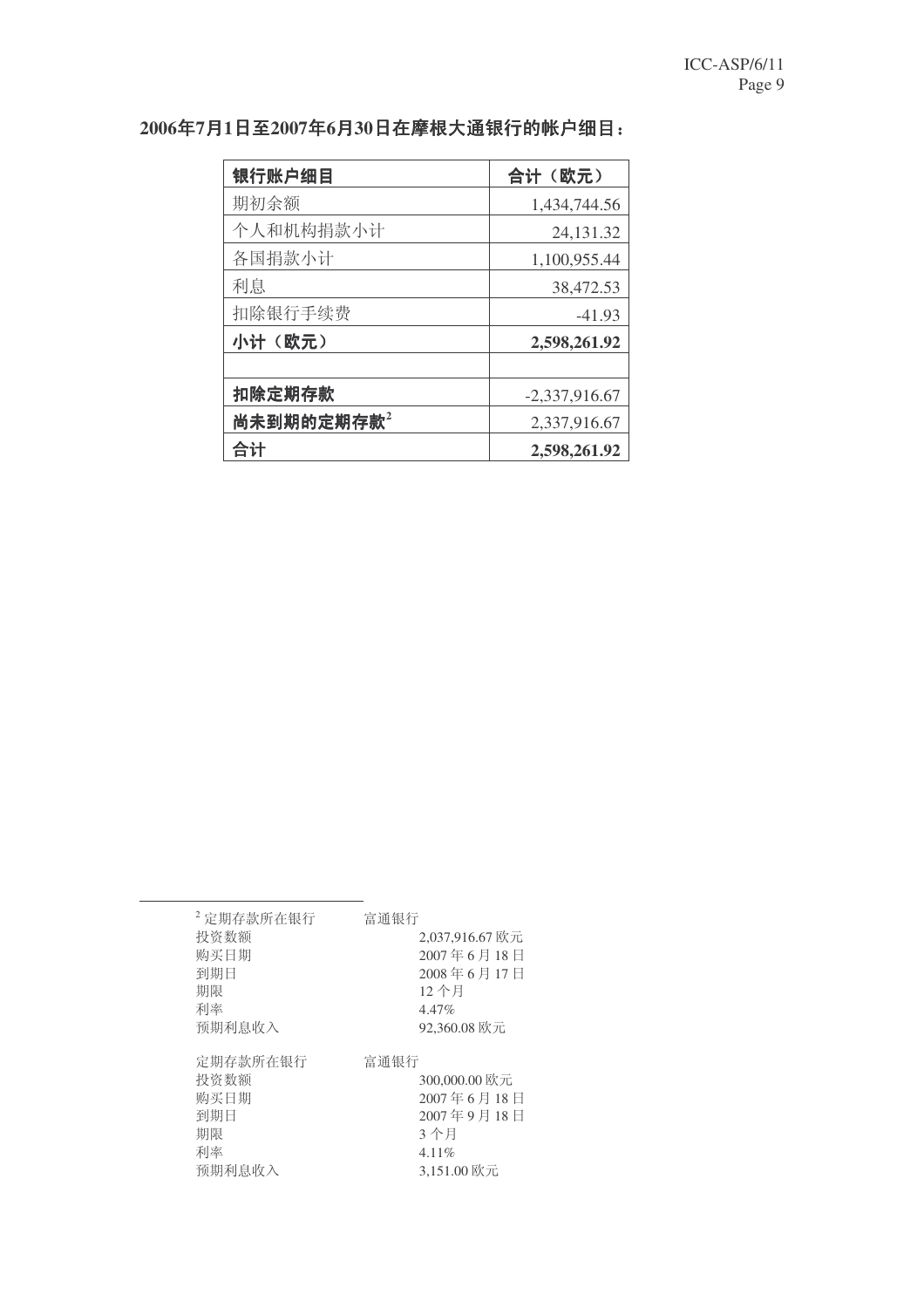捐款清单

以下是 2006年7月1日至 2007年6月 30日各国为被害人信托基金的捐款:

| 国家    | 数额            | 捐款次数           |
|-------|---------------|----------------|
| 比利时   | 175,000.00 欧元 | $\overline{2}$ |
| 法国    | 50,000.00 欧元  |                |
| 德国    | 300,000.00 欧元 |                |
| 爱尔兰   | 100,000.00 欧元 |                |
| 列支敦士登 | 14,038.99 欧元  | $\overline{2}$ |
| 荷兰    | 100,000.00 欧元 |                |
| 波兰    | 10,000.00 欧元  |                |
| 斯洛文尼亚 | 7,509.20 欧元   |                |
| 西班牙   | 50,000.00 欧元  |                |
| 瑞典    | 215,000.00 欧元 |                |
| 联合王国  | 73,525.00 欧元  |                |

以下是 2006年7月1日至 2007年6月 30日机构为被害人信托基金的捐款:

| 机构                     |
|------------------------|
| 巴黎政治学院政治学学生会           |
| 被害人信托基金之友——国际刑事法院      |
| 卢森堡国际学校                |
| 荷兰正义与和平                |
| T.M.C. Asser Institute |
| 莱顿大学                   |
| 太平洋大学/G·萨尔茨堡           |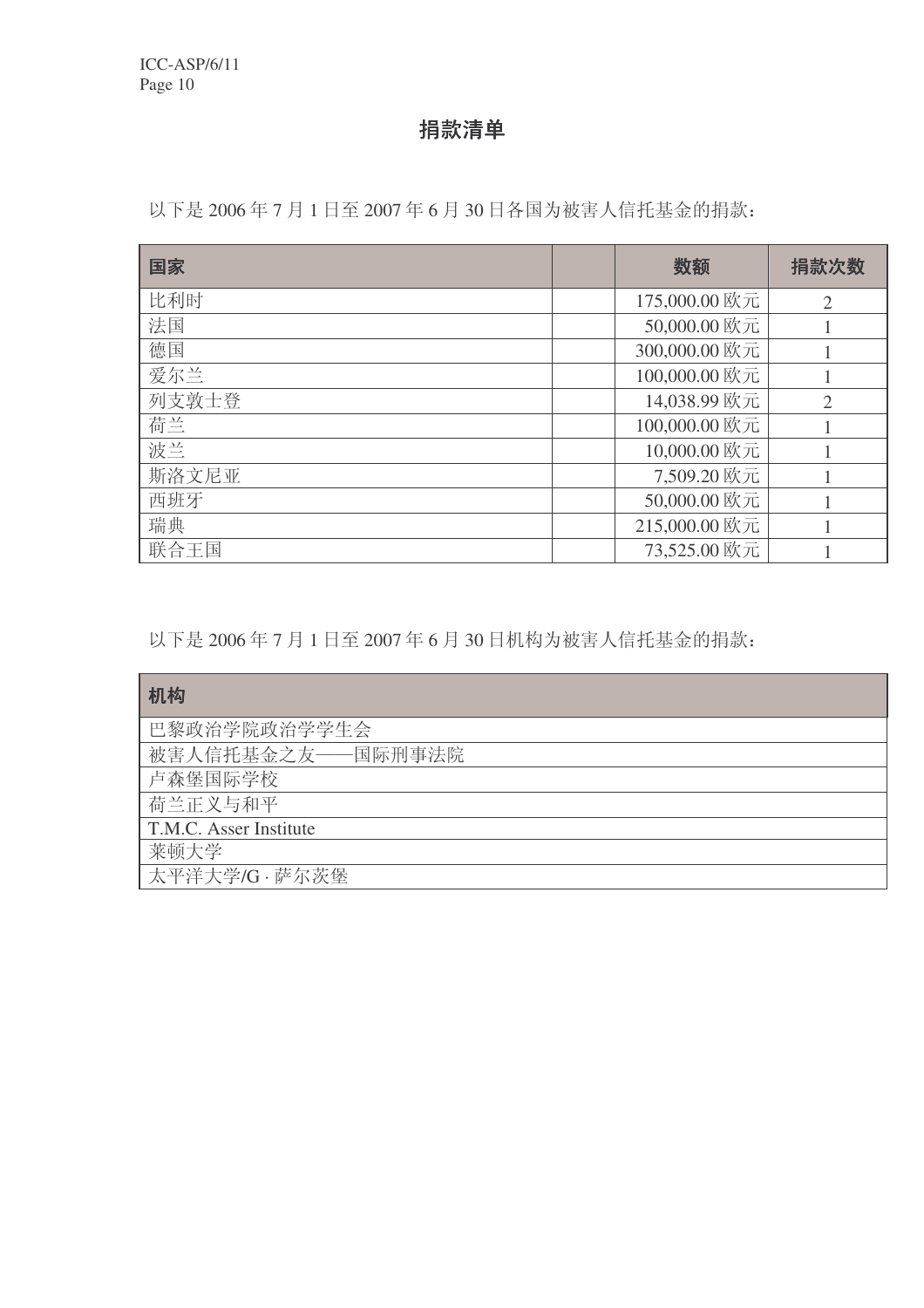以下是 2006年7月1日至 2007年6月 30日个人为被害人信托基金的捐款:

| 个人                          |
|-----------------------------|
| Abtabi, Hirad               |
| Beresford, David Vincent    |
| Chamberlain Bolaños, Silvia |
| Kaul, Hans-Peter            |
| Kuenyehia, Akua             |
| Mateos Peña, Iban           |
| McLoughlin, Olive           |
| Mwangi, Susan               |
| Nicolle, Patrick            |
| Odio-Benito, Elizabeth      |
| Perdrix, Agnès              |
| Politi, Mauro               |
| Preira, Didier              |
| Saric-Alexander, Jadranka   |
| Tutu, Desmond               |
| Vaatainen, Simo             |